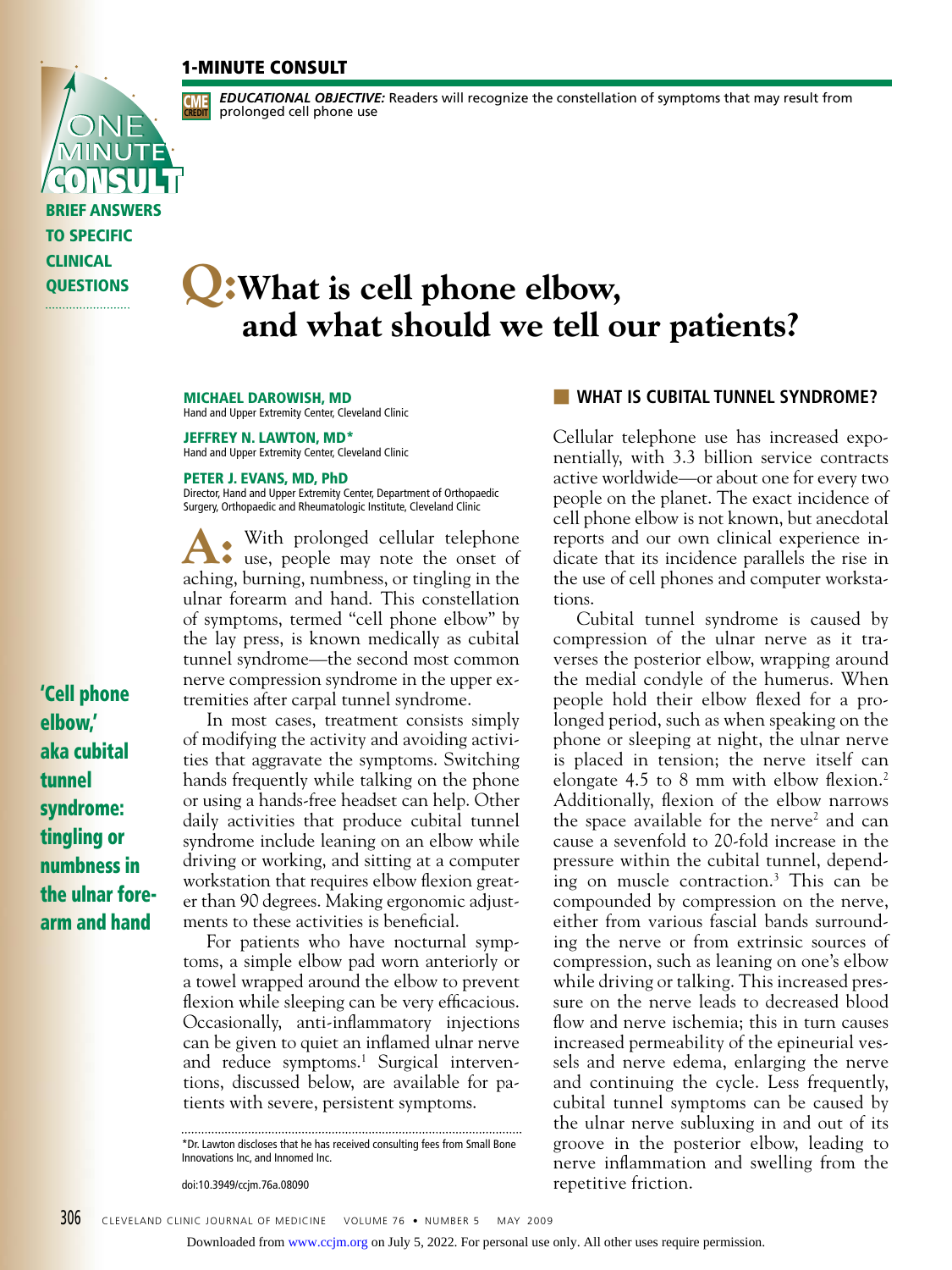### ■ **The clinical presentation**

The clinical picture of cubital tunnel syndrome consists of numbness or paresthesias in the small and ring fingers. Dorsal ulnar hand numbness, which is not present if the ulnar nerve is compressed at Guyon's canal, helps the clinician differentiate cubital tunnel nerve compression from distal ulnar nerve compression.

If ulnar nerve compression persists, symptoms may progress to hand fatigue and weakness, including difficulty opening bottles or jars. Chronic and severe compression may lead to permanent motor deficits, including an inability to adduct the small finger (Wartenberg sign) and severe clawing of the ring and small fingers (a hand posture of metacarpophalangeal extension and flexion of the proximal and distal interphalangeal joints due to dysfunction of the ulnar-innervated intrinsic hand musculature). Patients may be unable to grasp things in a key-pinch grip, using a fingertip grip instead (Froment sign).

# **THE DIAGNOSIS IS USUALLY CLINICAL**

The diagnosis of cubital tunnel syndrome is first and foremost a clinical one based on a thorough history, including symptoms, duration, and aggravating activities and factors.

The physical examination should include evaluation of sensibility of the hand, including the Semmes-Weinstein monofilament test and vibratory perception test, which will be affected before the Weber two-point discrimination test. Sensibility of the entire hand should be assessed to differentiate focal ulnar deficits from more widespread peripheral neuropathies.

Motor function can be evaluated by asking the patient to hold the fingers abducted, testing key-pinch grip, or asking the patient to cross the middle finger over the index finger. This crossed-finger test is quite reliable, as it is difficult to "fake out" with other muscles.<sup>4</sup>

The examination should also evaluate the cervical spine and vascularity. Provocative maneuvers can be performed to elicit symptoms, including the Hoffman-Tinel test (tapping the ulnar nerve in its groove at the posterior medial elbow, eliciting electric shocks or tingling radiating into the small finger). The equivalent of the Phalen maneuver for carpal

tunnel syndrome can be performed by having the patient sit with the elbow fully flexed for 30 seconds to see if symptoms are reproduced; this may be positive in 10% of normal individuals.5 One can combine elbow flexion with compression over the proximal ulnar nerve; this maneuver has good sensitivity and specificity.<sup>6</sup> Early in the disease, these provocative maneuvers may be the only examination findings, since sensation and motor function are usually normal.

Ruling out other entities that can cause numbness in the distribution of the medial hand and forearm is also important. These entities include cervical spine conditions such as herniated disk impinging on the C8 nerve root, or a space-occupying lesion of the cervical spine such as a tumor or syrinx.

The neck should be examined for loss of motion. Also, a Spurling test of the cervical spine checks for foraminal nerve impingement: with the patient seated, the clinician extends the patient's neck and rotates it toward the involved side, then presses down on the top of the patient's head and asks if this reproduces or worsens the symptoms in the patient's arm. Hyperreflexia of the upper extremities or the presence of a Hoffman sign should alert the **Switching** clinician to a more central process. In unclear hands while on cases or in patients with known cervical disease, electromyography should be able to differentiate ulnar neuropathy from a C8 nerve- **avoiding elbow** root impingement or confirm the presence of both conditions (a so-called "double crush" phenomenon).

Other less common entities that can present **or resolve** with hand tingling include an apical lung tumor compressing the lower brachial plexus, thoracic **symptoms** outlet syndrome, or peripheral neuropathy (diabetes, vitamin  $B_{12}$  deficiency, hypothyroidism, alcoholism). Other conditions that can cause medial-sided elbow pain include elbow instability or medial epicondylitis (golfer's elbow); however, these are not associated with numbness or tingling by themselves.

## ■ **Diagnostic tests**

Advanced diagnostic studies may help in certain cases, although they are not essential if the diagnosis is obvious on clinical examination.

the phone and flexion may prevent